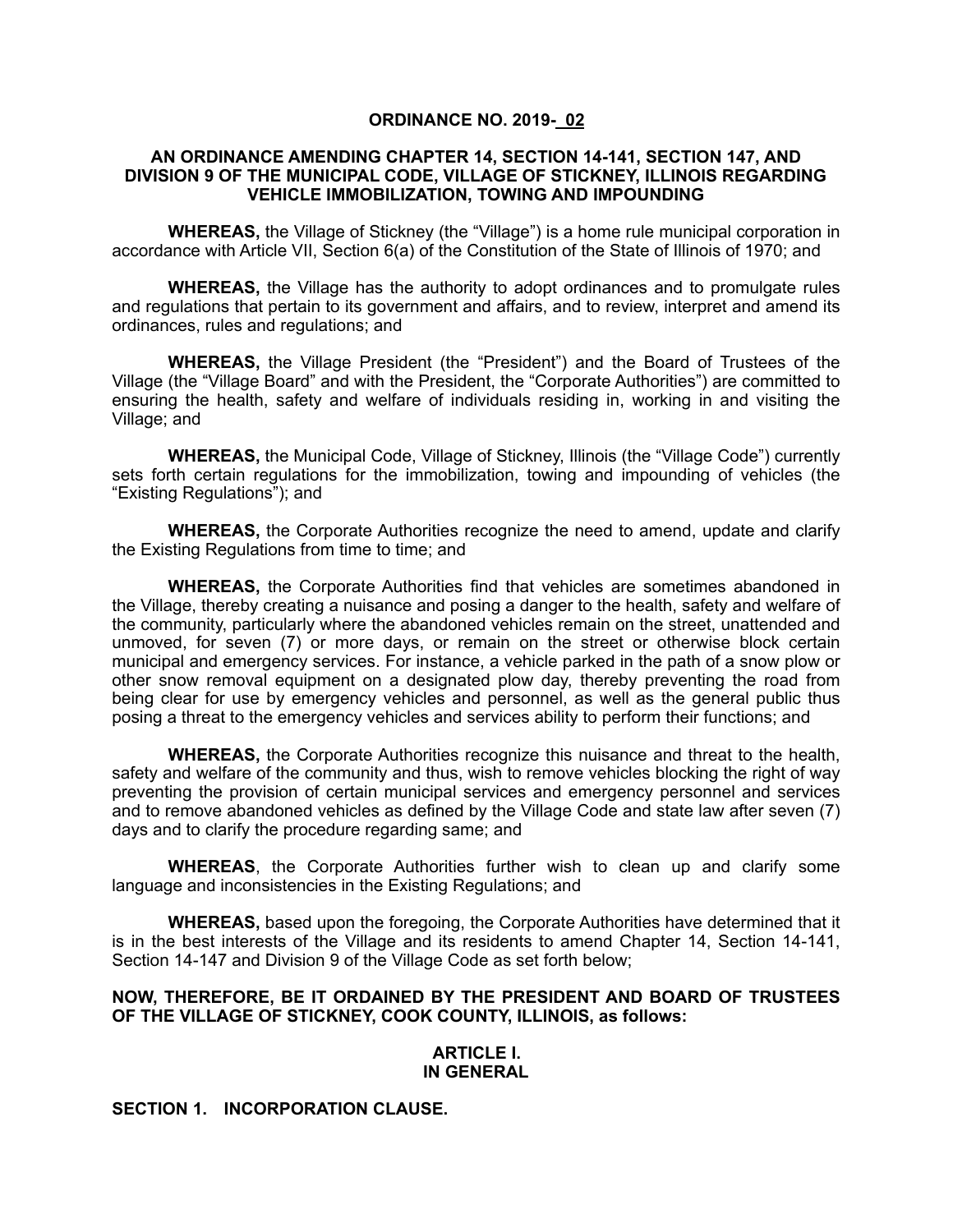The Corporate Authorities hereby find that all of the recitals hereinbefore stated as contained in the preambles to this Ordinance are full, true and correct and do hereby, by reference, incorporate and make them part of this Ordinance as legislative findings.

# **SECTION 2. PURPOSE.**

The purpose of this Ordinance is to amend Chapter 14, Section 14-141, Section 14-147 and Division 9 of the Village Code to update, amend, and clarify the Village's Existing Regulations, and to authorize the President or his designee to take all actions necessary to carry out the intent of this Ordinance.

### **ARTICLE II.**

# **AMENDMENT OF CHAPTER 14, SECTION 14-141, SECTION 14-147 AND DIVISION 9 OF THE MUNICIPAL CODE, VILLAGE OF STICKNEY, ILLINOIS**

# **SECTION 3.0 AMENDMENT OF CHAPTER 14, SECTION 14-141**

That the Village Code is hereby amended, notwithstanding any provision, ordinance, resolution or Village Code section to the contrary, by amending Chapter 14, Section 14-141 by striking out any language to be removed or repealed and underlining any new language as follows:

Sec. 14-141. - Removal of illegally parked vehicles.

- (a) In addition to Chapter 14, Division 9, the police department and all members thereof assigned to traffic duty are hereby authorized to remove and tow away or have removed and towed away by commercial towing service, any car or other vehicle illegally parked in any place where such parked vehicle creates or constitutes a traffic hazard, blocks the use of a fire hydrant or obstructs or may obstruct the movement of any emergency vehicle, or blocks snow plows or other vehicles trying to maintain a clear path for emergency vehicles; or any other illegally parked vehicle which is parked in any public street or any other public place.
- (b) Cars so towed away shall be stored on village property or in a public garage or parking lot and shall be restored to the owner or operator thereof after payment of the expense incurred by the village in removing and storing such vehicles. The registered owner shall also be responsible for the payment of an administrative cost of two-hundred dollars (\$200.00).

# **SECTION 3.1 AMENDMENT OF CHAPTER 14, SECTION 14-147.**

That the Village Code is hereby amended, notwithstanding any provision, ordinance, resolution or Village Code section to the contrary, by amending Chapter 14, Section 14-147 as follows:

# **Sec. 14-147. – Parking After Snowfalls.**

(a) It shall be unlawful to park any vehicle when snowfall is over two inches as follows:

(1) On odd-numbered days from 8:00 a.m. to 11:00 p.m.

a. On the south side of all streets and public thoroughfares extending in a generally easterly and westerly direction, except for Pershing Road;

b. On the east side of all streets and public thoroughfares extending in a generally northerly and southerly direction, except Harlem Avenue.

(2) On even-numbered days from 8:00 a.m. to 11:00 p.m.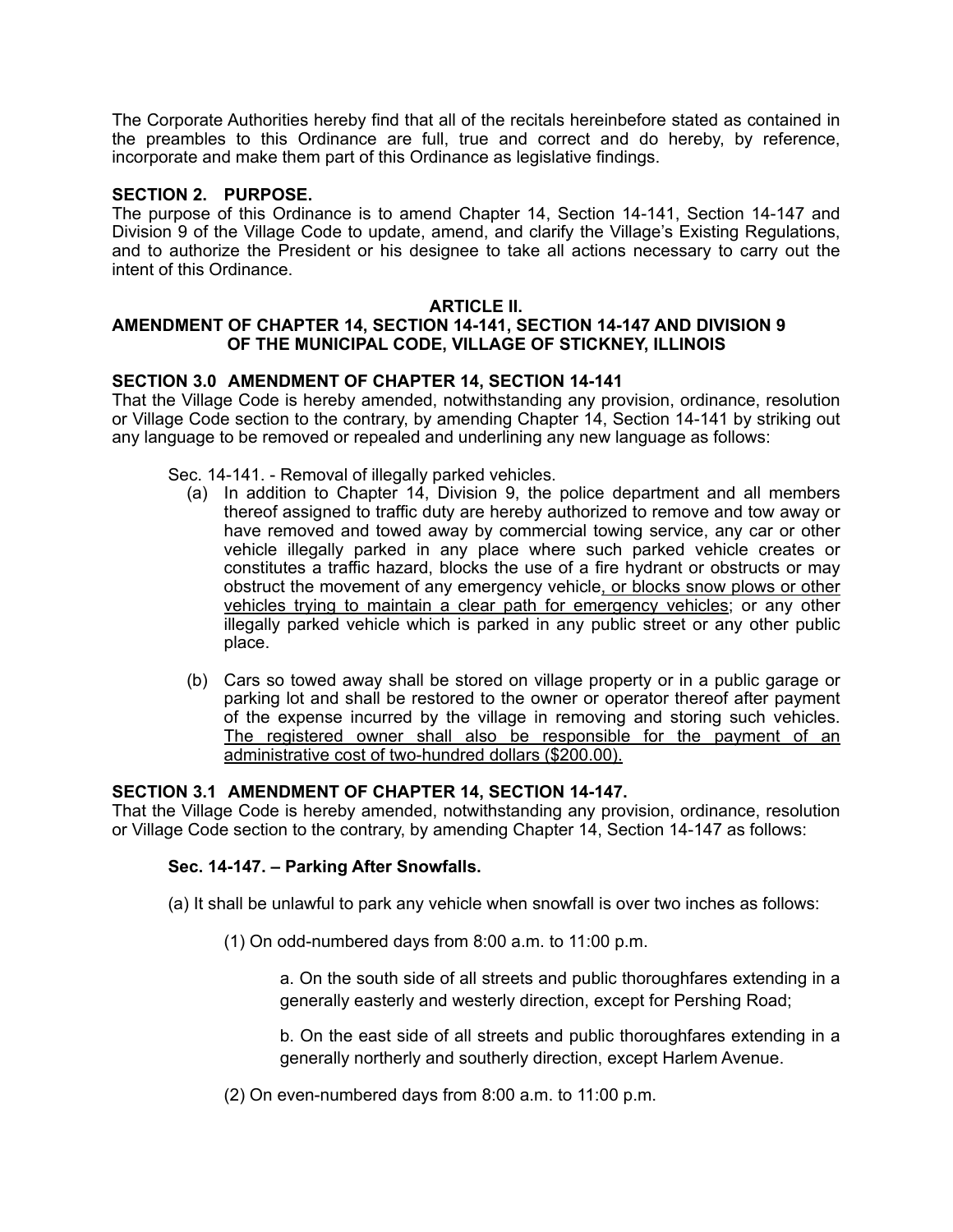a. On the north side of all streets and public thoroughfares extending in a generally easterly and westerly direction, except for Pershing Road.

b. On the west side of all streets and public thoroughfares extending in a generally northerly and southerly direction, except for Harlem Avenue.

(b) It shall be unlawful to park any vehicle when snowfall is over six inches as follows:

(1) On Pershing Road between the hours of 12:00 a.m. to 5:00 a.m. pending removal.

a. One the south side of the street between Clinton and Ridgeland Avenue.

(c) When snowfall measures two inches or more, the snow removal regulations supersede the street sweeping regulations.

(d) Vehicles that fail to move their vehicles in the locations described in this section may have their vehicles towed or relocated by the Village or its agent to a municipal parking lot, public parking lot, or public street. The Village shall give notice to the registered owner of the vehicle that the vehicle was towed or relocated within three (3) business days of the relocation or tow. Said notice shall be by served by registered or certified mail, or personal delivery. Vehicles in violation of this Section that are on their third violation shall have their vehicle towed and shall no longer be eligible for vehicle relocation as it relates to towing. The registered owner of any towed vehicle shall be responsible for payment of an administrative cost of two hundred dollars (\$200.00).

### **SECTION 3.2 AMENDMENT OF CHAPTER 14, DIVISION 9.**

That the Village Code is hereby amended, notwithstanding any provision, ordinance, resolution or Village Code section to the contrary, by amending Chapter 14, Division 9, in part, as follows:

### **Sec. 14-195 Definitions.**

The following words, terms and phrases, when used in this division, shall have the meanings ascribed to them in this section, except where the context clearly indicates a different meaning:

*Abandoned vehicle* means a vehicle parked or otherwise located on the public way or public property and:

- (1) In such a state of disrepair that it is incapable of being driven; or
- (2) That has been unmoved for a period of five  $(5)$  seven  $(7)$  days.

**Sec. 14-274. - Removal of abandoned or unattended vehicle located on highway.**  When a vehicle is abandoned or left unattended upon a highway or public property in this eity Village and the vehicle poses a public danger or nuisance for ten (10) hours or more, the chief of police may authorize a towing service to relocate or tow and impound the vehicle to remove and impound it.

Registered owners of vehicles that have not moved or are inoperable as defined by the definition for abandoned vehicles shall have a notice posted to their vehicle or otherwise issued, and a notice sent by certified or registered mail informing the registered owner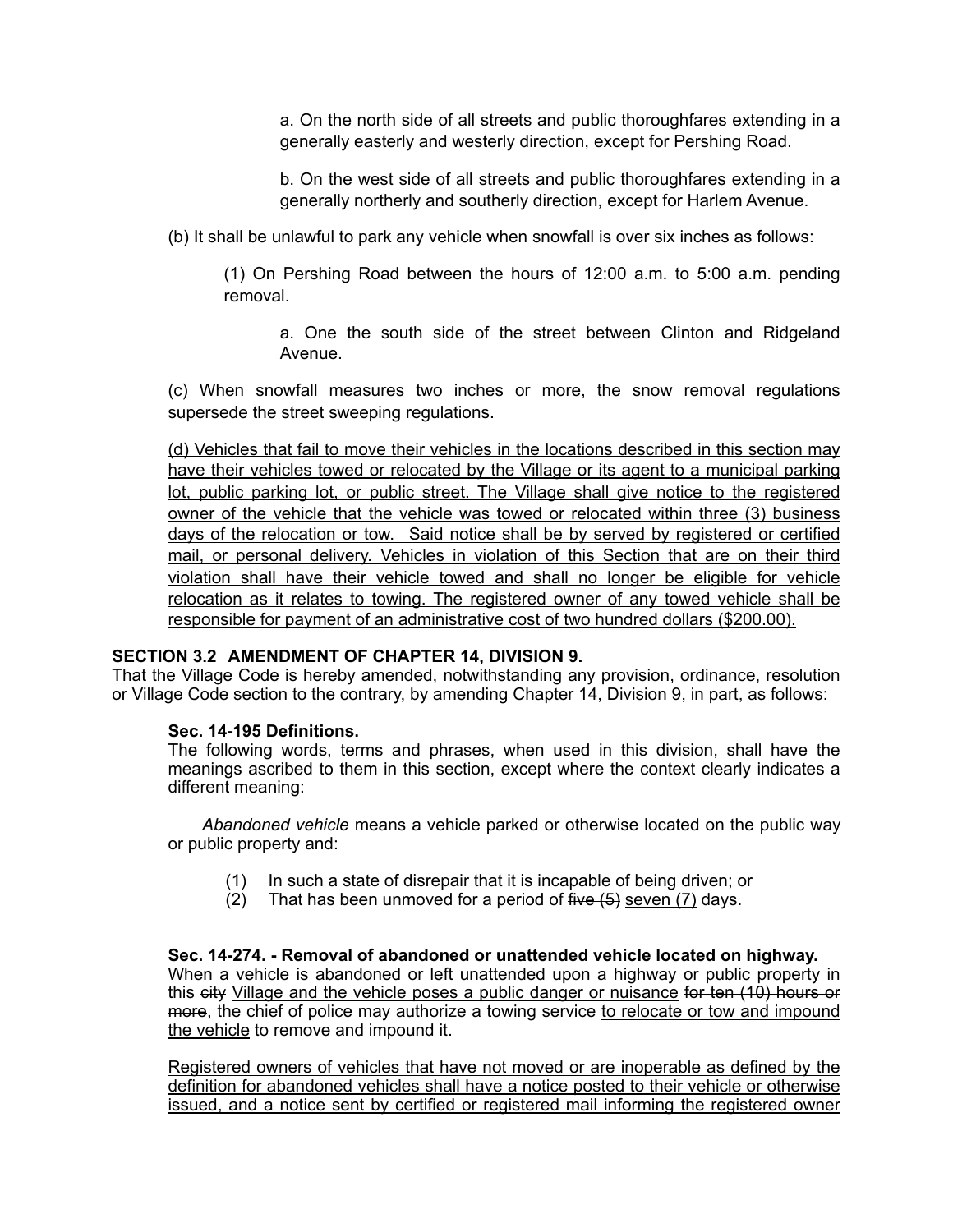that the vehicle will deemed an abandoned vehicle if it has not been moved or operated in seven (7) days and it will be towed on the 8<sup>th</sup> day if the vehicles is not relocated. The registered owner shall be responsible for the costs of the towing, the storage of the vehicle, and an administrative cost of two-hundred (\$200.00).

# **SECTION 3.3. OTHER ACTIONS AUTHORIZED.**

The officers, employees and/or agents of the Village shall take all action necessary or reasonably required to carry out, give effect to and consummate the amendments contemplated by this Ordinance and shall take all action necessary in conformity therewith, including, but not limited to, the installation of any street or parking signs as contemplated herein. The officers, employees and/or agents of the Village are specifically authorized and directed to draft and disseminate any and all necessary forms or notices to be utilized in connection with the intent of this Ordinance.

#### **ARTICLE III. HEADINGS, SAVINGS CLAUSES, PUBLICATION, EFFECTIVE DATE**

### **SECTION 4. HEADINGS.**

The headings of the articles, sections, paragraphs and subparagraphs of this Ordinance are inserted solely for the convenience of reference and form no substantive part of this Ordinance nor should they be used in any interpretation or construction of any substantive provision of this Ordinance.

### **SECTION 5. SEVERABILITY.**

The provisions of this Ordinance are hereby declared to be severable and should any provision of this Ordinance be determined to be in conflict with any law, statute or regulation by a court of competent jurisdiction, said provision shall be excluded and deemed inoperative, unenforceable and as though not provided for herein and all other provisions shall remain unaffected, unimpaired, valid and in full force and effect.

### **SECTION 6. SUPERSEDER.**

All code provisions, ordinances, resolutions, rules and orders, or parts thereof, in conflict herewith are, to the extent of such conflict, hereby superseded.

### **SECTION 7. PUBLICATION.**

A full, true and complete copy of this Ordinance shall be published in pamphlet form or in a newspaper published and of general circulation within the Village as provided by the Illinois Municipal Code, as amended.

### **SECTION 8. EFFECTIVE DATE.**

This Ordinance shall be effective and in full force ten (10) days after its passage, approval and publication in accordance with Illinois law.

(REMAINDER OF THIS PAGE INTENTIONALLY LEFT BLANK)